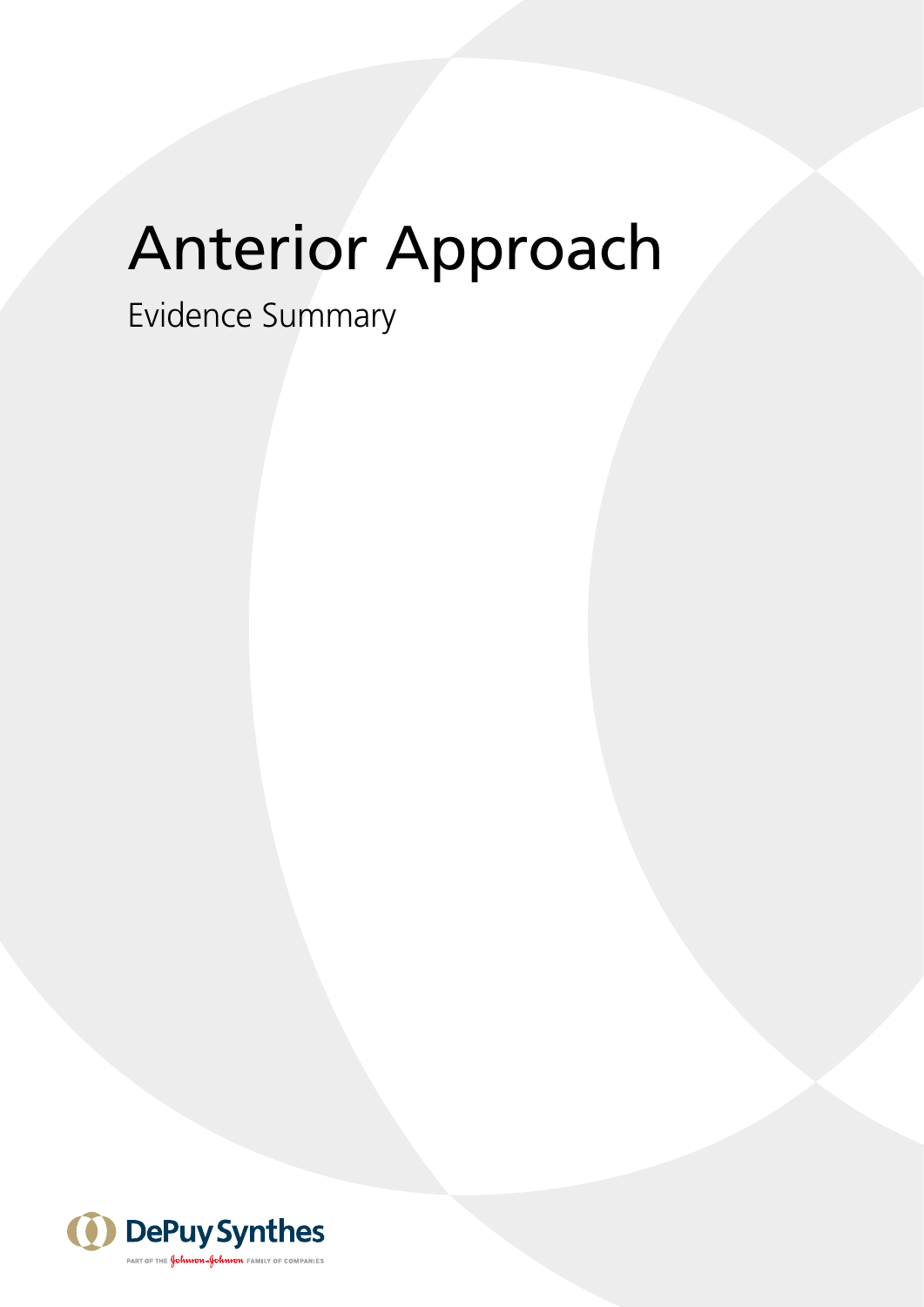In-Hospital Outcomes with Anterior Versus Posterior Approaches in Total Hip Arthroplasty: Meta-Analysis of Randomized Controlled Trials2

Miller LE, Kamath, AF, Boettner F, and Bhattacharyya SK. Journal of Pain Research. 2018 July. 11: 1327-1334

A meta-analysis of 7 randomized controlled trials (RCTs) including 609 patients compared in-hospital and recovery outcomes between anterior approach (AA) and posterior approach (PA) in primary total hip arthroplasty (THA).

Compared to PA, AA patients experienced:

- **significant reduction in hospital stay** (0.5 day shorter stay; p=0.01; 5 studies)
- **1.4 cm shorter incision** (p=0.045; 5 studies)
- **reduction in pain** (0.5 points lower on 0-10 pain scale; p=0.007; 2 studies)
- **reduction in opioid use** (SMD=-0.39 corresponding to 12 fewer morphine equivalents per day, p=0.01; 2 studies)

Although AA was 16 minutes longer than PA ( $p=0.002$ ) no significant differences were observed in operative blood loss, blood transfusions, and hospital complications.

| Study name         | Statistics for each study                 |         |        | Difference in means and 95% CI |                  |      |                  |      |
|--------------------|-------------------------------------------|---------|--------|--------------------------------|------------------|------|------------------|------|
|                    | <b>Difference Lower Upper</b><br>in means | limit   |        | limit p-Value                  |                  |      |                  |      |
| Barrett (2013)     | $-0.7$                                    | $-1.4$  | $-0.1$ | 0.034                          |                  |      |                  |      |
| Cheng (2017)       | $-0.2$                                    | $-0.4$  | 0.1    | 0.146                          |                  |      |                  |      |
| Christensen (2015) | $-0.6$                                    | $-1.0$  | $-0.2$ | 0.007                          |                  |      |                  |      |
| Zhang (2006)       | $-6.5$                                    | $-12.1$ | $-0.9$ | 0.023                          |                  |      |                  |      |
| Zhao (2017)        | $-0.5$                                    | $-1.0$  | $-0.0$ | 0.038                          |                  |      |                  |      |
|                    | $-0.5$                                    | $-0.8$  | $-0.1$ | 0.010                          |                  |      |                  |      |
|                    |                                           |         |        | $-8.00$                        | $-4.00$          | 0.00 | 4.00             | 8.00 |
|                    |                                           |         |        |                                | <b>Favors AA</b> |      | <b>Favors PA</b> |      |

**Figure 1.** Hospital length of stay (days) with AA vs. PA in primary THA. Note a negative difference in mean indicates a more favourable outcome for AA compared to PA

Does Surgical Approach Affect Outcomes in Total Hip Arthroplasty Through 90 Days of Follow-Up? A Systematic Review with Meta-Analysis<sup>1</sup>

Miller LE, Gondusky JS, Bhattacharyya S, Kamath AF, Boettner F, Wright J. Journal of Arthroplasty. 2018. 33(4):1296-1302.

The objective of this meta-analysis was to compare postoperative outcomes through 90 days in AA compared to PA THA. 13 prospective comparative studies were included in this review; 7 of the which were RCT's. A total of 1044 patients were included in this meta-analysis.

Compared to PA, AA had significantly favourable postoperative outcomes through 90 days. A similar pattern was observed following sensitivity analyses.

Patients undergoing AA experienced:

- **reduced pain severity** (SMD = -0.37 (95%CI -0.52, -0.21); P<0.001)
- **fewer narcotics consumed** (SMD = -0.36 (95%CI -0.60, -0.13); p=0.002
- **better hip function** (SMD 0.31 (95%CI 0.11, 0.51); p=0.002)

Over 90 days of follow-up, no statistical differences in complication rates were detected between AA and PA.

| Study name              | Statistics for each study |                      |                |            |         | Std diff in means and 95% CI |  |  |
|-------------------------|---------------------------|----------------------|----------------|------------|---------|------------------------------|--|--|
|                         | Std diff<br>in means      | Lower<br><b>Bend</b> | Upper<br>limit | p-Value    |         |                              |  |  |
| Barrett, 2013           | $-0.125$                  | $-0.585$             | 0.335          | 0.594      |         |                              |  |  |
| Cheng, 2017             | $-0.218$                  | $-0.679$             | 0.242          | 0.353      |         |                              |  |  |
| Christiensen, 2015      | $-0.588$                  | $-1.151$             | $-0.024$       | $0.041 - $ |         |                              |  |  |
| Engdal, 2017            | 0.000                     | $-0.628$             | 0.628          | 1.000      |         |                              |  |  |
| Luo. 2016               | $-0.097$                  | $-1.065$             | $-0.328$       | 0.0006     |         |                              |  |  |
| Poehling-Monaghan, 2017 | $-0.473$                  | $-0.870$             | $-0.076$       | 0.020      |         |                              |  |  |
| Rodriguez, 2014         | $-0.118$                  | $-0.476$             | 0.240          | 0.519      |         |                              |  |  |
| Taunton, 2014           | $-0.441$                  | $-0.981$             | 0.099          | 0.109      |         |                              |  |  |
| Zhao, 2017              | $-0.478$                  | $-0.841$             | $-0.115$       | 0.010      |         |                              |  |  |
|                         | $-0.369$                  | $-0.523$             | $-0.214$       | 0.000      |         |                              |  |  |
|                         |                           |                      |                | $-1.00$    | $-0.50$ | 0.00                         |  |  |

Figure 2. Pain severity in recovery pf anterior v posterior approach in primary THA. Negative Stanardised Mean Difference (SMD) indicates less pain severity

### **Conclusion**

The results of this study demonstrate AA patients experience slightly less pain, require less opioid medication, and leave the hospital earlier.

### **Conclusion**

In this study comparing postoperative outcomes through 90 days, patients treated with AA reported better hip function, less pain and consumed fewer narcotics. Furthermore, no statistical differences in complication rates were detected between AA and PA.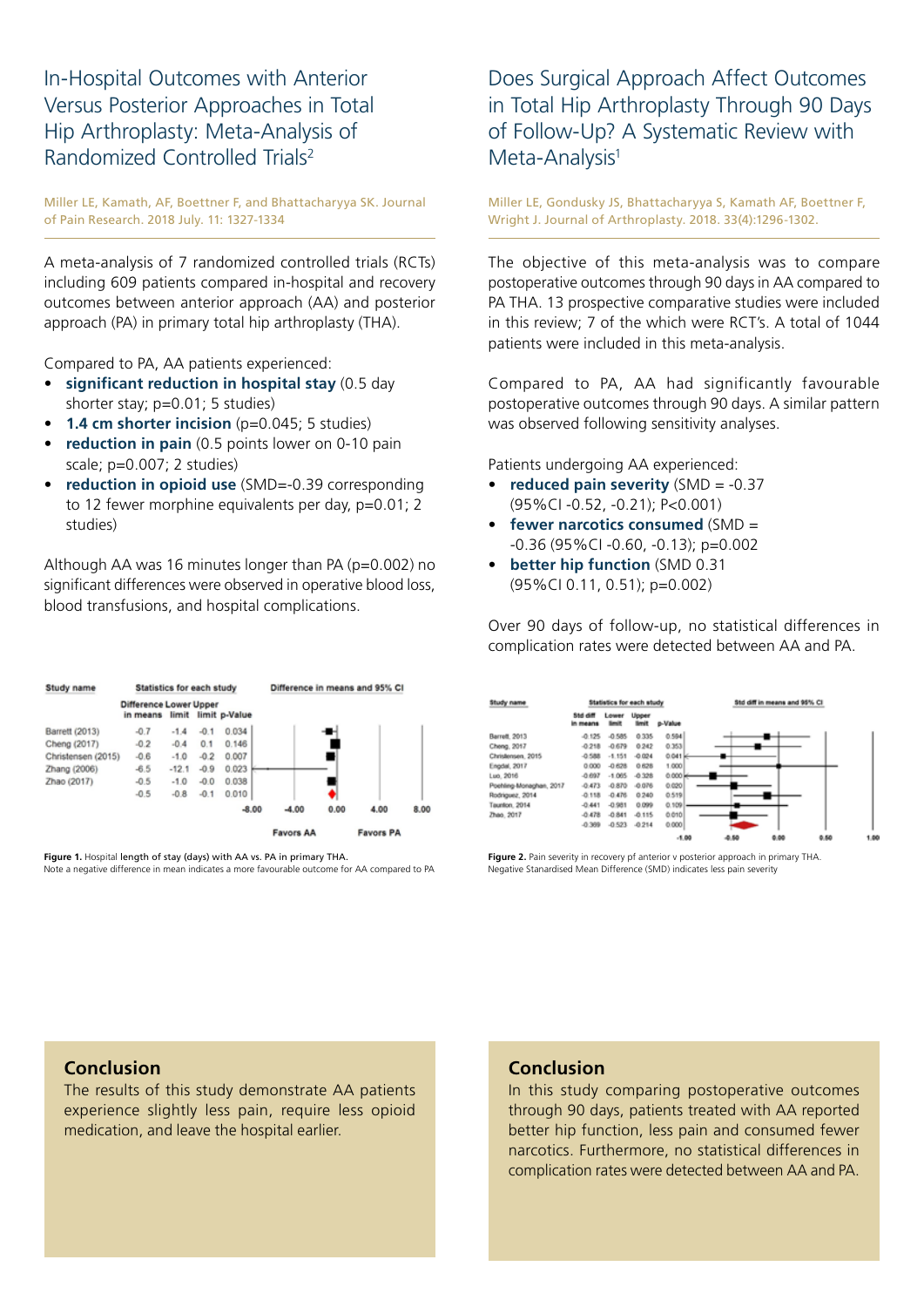# **ANTERIOR ADVANTAGE™**

A defined solution for the Anterior Approach

# Key message: Comparative Findings

Compared to posterior approach, anterior approach is associated with

# IMPROVED SHORT-TERM OUTCOMES AND FASTER RECOVERY

Several studies showed that compared to the posterior approach, ANTERIOR ADVANTAGE is associated with:<sup>4,5</sup>

**27.8% 58%**

reduction in hospital LOS  $(70 \pm 3.3 \text{ vs. } 97 \pm 5.5 \text{ hours})$  $p < 0.001$ <sup>10</sup>

lower pain score at 2-week follow-up  $(2.2 \text{ vs } 5.2 \text{ p} < 0.001)^9$ 

# **30.8%**

lower narcotic usage on post-operative days 1-3  $(101 \pm 12 \text{ vs. } 146 \pm 12 \text{ morphine})$ equivalent dose,  $p = 0.010$ <sup>10</sup>

## ANTERIOR ADVANTAGE CLINICAL RESULTS

## EQUIVALENT 5-YEAR SURVIVORSHIP

Registry data from Australia and Norway demonstrate no statistical difference in survivorship rates between Anterior Approach and posterior approach at 3 and 5-year follow-up respectively.<sup>6,7</sup>

# LOWER RISK PROFILE

Meta analysis findings showed that compared to posterior approach, Anterior Approach is associated with:

**35% 16%**

Lower risk of dislocation  $(RR=0.65, p=0.03)^3$  Lower risk of reoperation

 $(RR=0.84, p<0.001)^3$ 

REGISTRY DATA  $\begin{array}{ccc} & \begin{array}{ccc} & \end{array} & \begin{array}{ccc} \end{array} & \begin{array}{ccc} \end{array} & \begin{array}{ccc} \end{array} & \begin{array}{ccc} \end{array} & \begin{array}{ccc} \end{array} & \begin{array}{ccc} \end{array} & \begin{array}{ccc} \end{array} & \begin{array}{ccc} \end{array} & \begin{array}{ccc} \end{array} & \begin{array}{ccc} \end{array} & \begin{array}{ccc} \end{array} & \begin{array}{ccc} \end{array} & \begin{array}{ccc} \end{array} & \begin{array}{ccc} \end{array} & \begin{$ META ANALYSES FINDINGS

## REDUCED COST OF CARE

Anterior Approach decreases in-hospital and post acute care costs compared to other approaches $5,8$ 

**\$6,206** Cost savings per patient at 90 days with anterior approach compared to the cohort of all other THA.<sup>8</sup>

ANTERIOR APPROACH RESULTS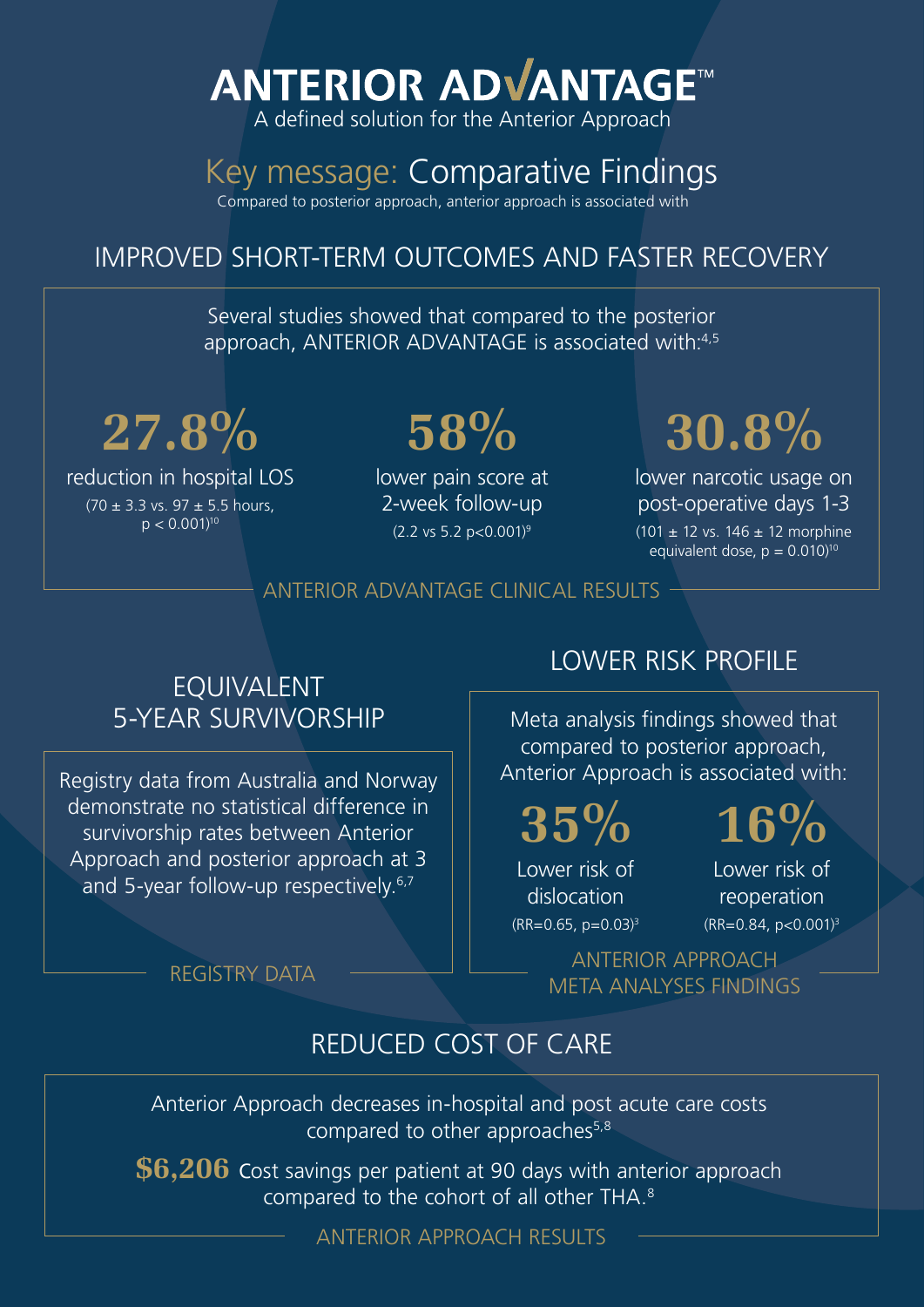Influence of Surgical Approach on Complication Risk in Primary Total Hip Arthroplasty: A Systematic Review and Meta-Analysis<sup>3</sup>

Miller LE, Gondusky JS, Kamath AF, Boettner F, Wright J, Bhattacharyya S. Acta Orthop. 2018 Feb. 89(3): 289-294

The objective of this meta-analysis was to compare the complication risk with at least 1 year mean follow up for AA compared to PA THA. 19 studies consisting of 164,307 patients were included.

Compared to the PA, AA is associated with:

- **45% lower rate of infection** (RR=0.55, p=0.002 from 7 studies)
- **35% lower rate of dislocation** (RR=0.65, p=0.03 from 11 studies)
- **16% lower rate of reoperation** (RR=0.84, p<0.001 from 16 studies)

AA was associated with a higher rate of patient-reported nerve injury from 2 studies, which was described as patient-reported sensory deficit or patient-reported nerve injury with no distinction between sensory or motor involvement.

| Outcome                              | <b>Effect Size</b><br><b>Rate Ratio</b> |      | Lower Cl Upper Cl P-Value |         |
|--------------------------------------|-----------------------------------------|------|---------------------------|---------|
| Infection (7 Studies)                | 0.55                                    | 0.38 | 0.8                       | 0.002   |
| Thromboemboli Even (4 Studies)       | 0.59                                    | 0.14 | 2.43                      | 0.5     |
| Heterotopic Ossification (4 Studies) | 0.63                                    | 0.35 | 1 1 3                     | 0.1     |
| Dislocation (11 Studies)             | 0.65                                    | 0.44 | O 95                      | 0.03    |
| Reoperation (16 Studies)             | 0.84                                    | 0.75 | 0.93                      | < 0.001 |
| Wound (5 Studies)                    | 0.93                                    | 0.54 | 1.63                      | 0.8     |
| Fracture (10 Studies)                | 1.02                                    | 0.75 | 1.38                      | 0.9     |
| Nerve Injury (2 Studies)             | 2.31                                    | 1 22 | 439                       | 0.01    |

**Table 1.** Complication rates with anterior versus posterior approach in

primary total hip arthroplasty; expressed as a risk ratio (RR).

**Note:** RR>1 indicates higher complication incidence rate with anterior approach; RR<1 indicates lower complication incidence rate with anterior approach

### In-Hospital Cost Analysis of Total Hip Arthroplasty: Does Surgical Approach Matter<sup>74</sup>

Petis SM, Howard JL, Lanting BA, Marsh JD, and Vasarhelyi EM. Journal of Arthroplasty. 2016. 31(1): 53-58

This study investigated the impact of surgical approach on the costs of THA from a hospital perspective in a publicly funded healthcare system. A micro costing approach was used to prospectively record costs of operating room time, length of stay, and medical and surgical interventions using. This cost data was obtained for the ANTERIOR ADVANTAGE, PA and lateral approach (LA). The paper concluded that compared to PA and LA; ANTERIOR ADVANTAGE significantly lowered the total cost of THA.



**Figure 3.** Total cost per procedure by approach

## Medical resource utilization and costs for total hip arthroplasty: benchmarking an anterior approach.<sup>8</sup>

Kamath AF, Chitnis AS, Holy C, Lerner J, Curtin B, Lochow S, DeCook C, & Matta JM. (2017). Journal of Medical Economics. 21(2): 218-224 technique in the Medicare population

This study based on the Medicare population benchmarked healthcare resource utilization and costs for patients with THA via the ANTERIOR ADVANTAGE relative to a matched cohort that considered all approaches. The authors concluded the ANTERIOR ADVANTAGE is associated with significantly lower in-hospital and post-acute care costs when compared to PA and LA.

### **Conclusion**

The results of this study comparing PA and AA at greater than 1 year follow up highlights AA in THA is associated with lower risk of reoperation, dislocation, and infection, but a higher risk of patient-reported nerve injury.

### **Conclusion**

The consistent results reported in both these cost analysis studies demonstrates the positive impact of AA on hospital costs and resource use.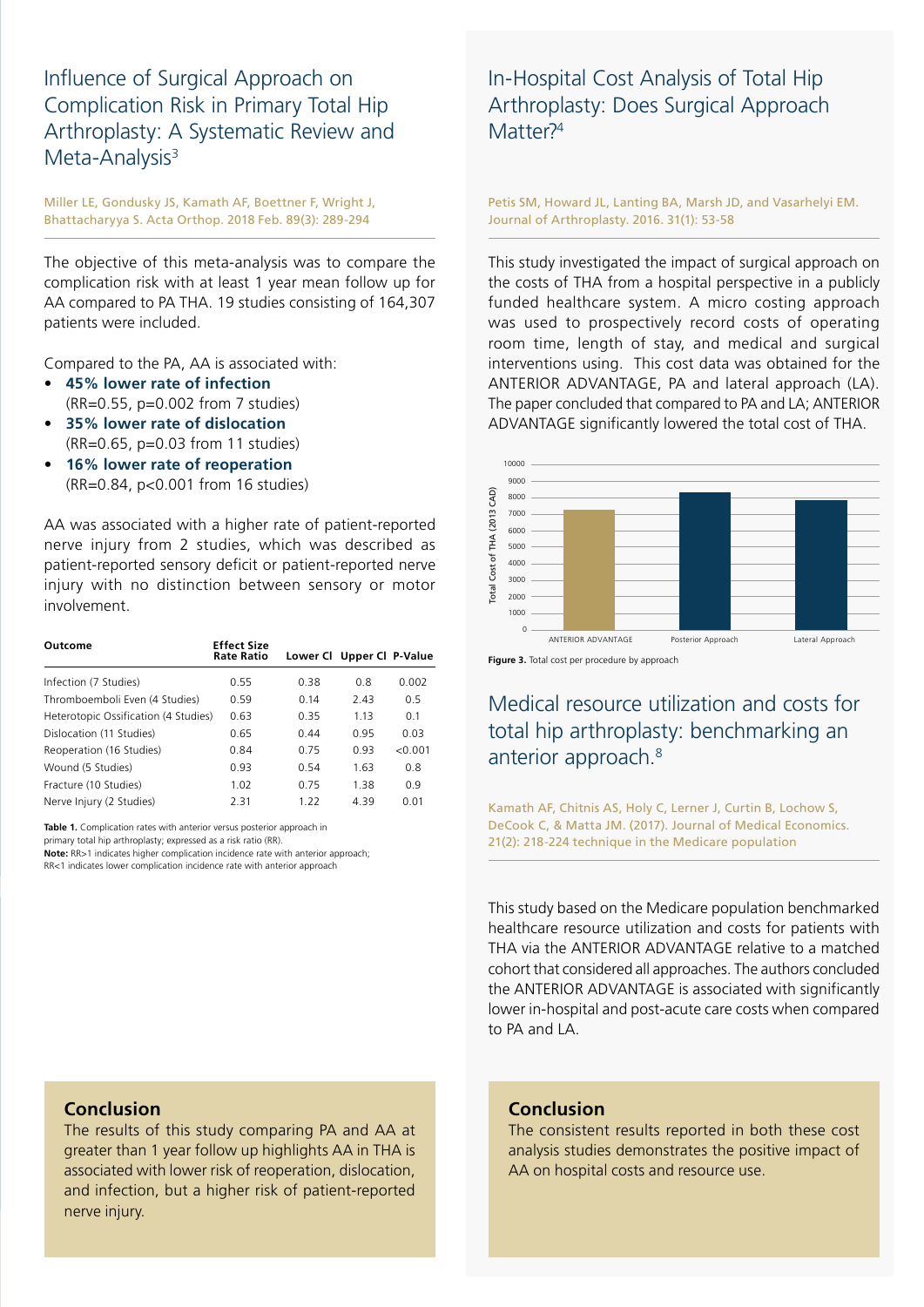

# Anterior Approach

Total hip arthroplasty (THA) is a clinically successful and cost effective procedure with patients typically experiencing meaningful improvements in function and pain severity.<sup>1</sup> The shift towards value-based healthcare and the need to deliver more in a financially constrained environment means healthcare providers are increasingly looking for ways to improve outcomes and the cost effectiveness of procedures.

The Anterior Approach is a surgical approach which allows surgeons to work between the muscles and tissues without the need to release any muscles or tendons from the pelvis or femur. An increasing body of evidence suggests the Anterior Approach supports faster recovery,<sup>1,2</sup> improvements in short term outcomes<sup>1,3</sup> and reductions in the total cost of care: $4.5,8$  while also showing equivalent mid-term surviorship. $6.7$ 

ANTERIOR ADVANTAGE™ is a defined solution for the Anterior Approach, inclusive of DePuy Synthes hip implant products, instrumentation, enabling technologies, and world class professional education. These resources are designed to help decrease the learning curve, increase OR efficiencies and surgical reproducibility, with the goal of better patient outcomes. As a defined solution for the Anterior Approach, ANTERIOR ADVANTAGE delivers the clinical benefits of Anterior Approach<sup>1-3</sup> with measurable reductions in narcotics consumption and pain compared to traditional approaches.<sup>10</sup>